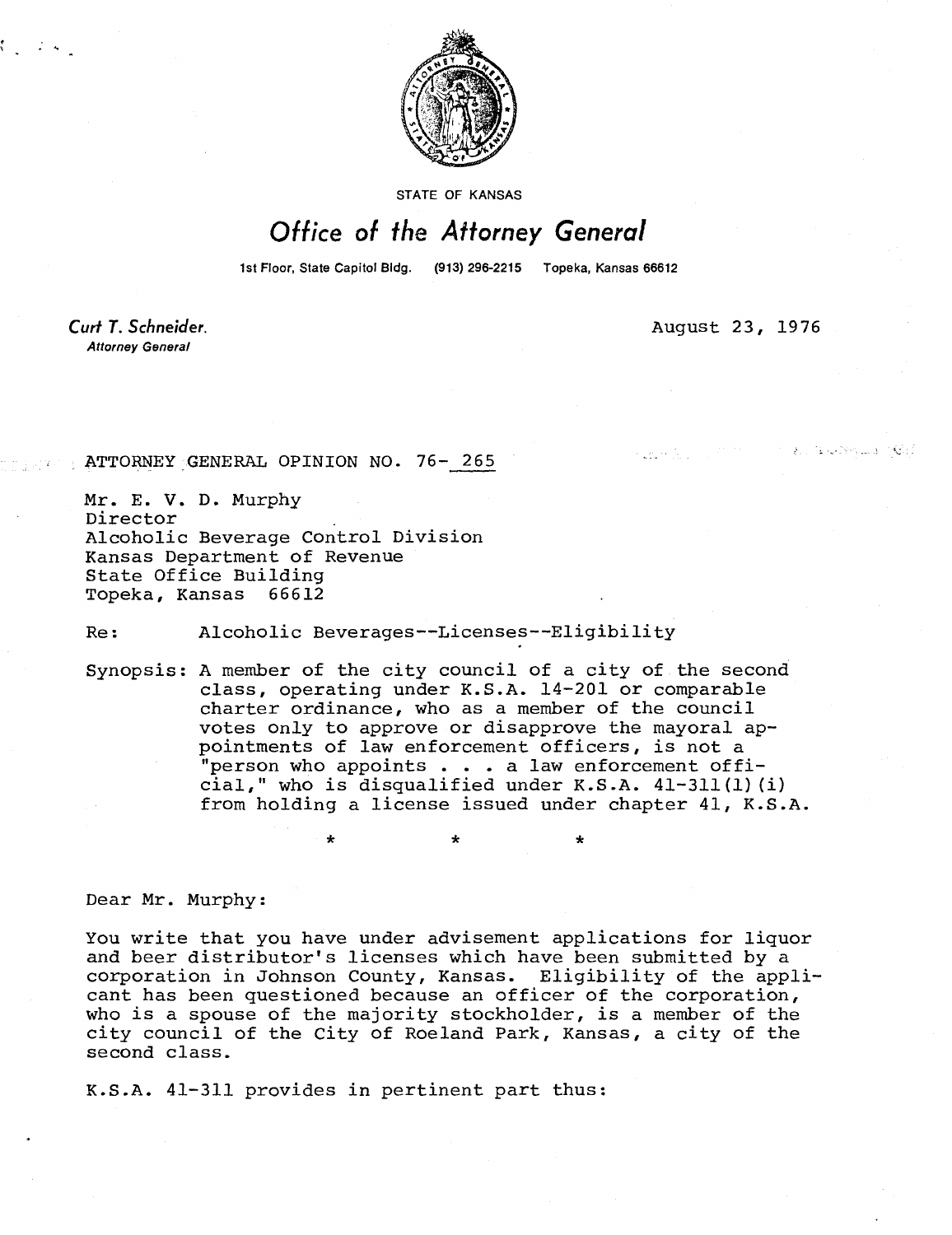Mr. E. V. D. Murphy Page Two August 23, 1976

> "(1) No license of any kind shall be issued to:

> > $\star$

(i) A person who appoints or is a law enforcement official or who is an employee of 'the director or the board;

\*

 $\star$ 

\*

(n) Any person if the spouse of such person would be ineligible to receive such a license hereunder for any reason other than citizenship and residence requirements.

(4) No distributors' license shall be issued to: (a) A corporation, if any officer, manager, or director thereof, or any stockholder would be ineligible to receive a distributor's license hereunder for any reason . . . ."

The appointment of law enforcement officers in cities of the second class is governed by K.S.A. 14-201:

> "The mayor shall appoint, by and with the consent of the council, a municipal judge of the municipal court, a city marshal-chief of police, city clerk, city attorney, and may appoint policemen and such other officers as they may deem necessary."

I understand that the City of Roeland Park may have adopted a charter ordinance in lieu of the foregoing, but which contains substantially provisions on the point in question here.

The question that arises is whether a member of the city council of a city of the second class is a person who appoints law enforcement officers.

In an opinion dated October 21, 1971, to Halley C. Parrish, Attorney General Vern Miller stated thus: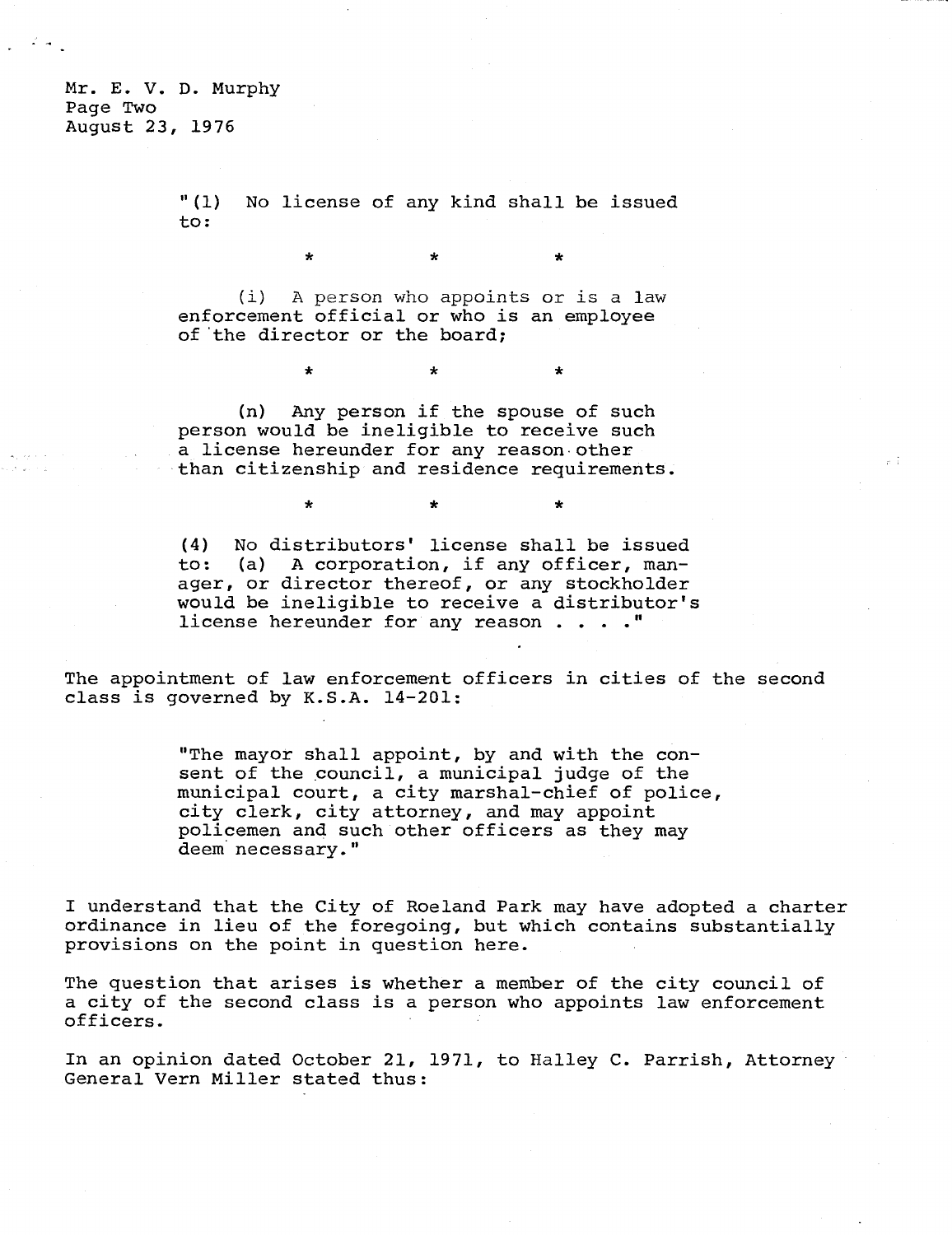Mr. E. V. D. Murphy Page Three August 23, 1976

> "No appointment by the mayor is effective without the consent of the council. . . . The council's power over positions of law enforcement officers is substantial. Although its power with regard to their designation is not strictly appointive, no appointment by the mayor is of legal effect unless confirmed by the council. In our opinion, the power of confirmation which the council must exercise regarding the employment of law enforcement officers is an integral part of the appointive process, and that members of the council fall within the prohibition of K.S.A. 41-311(1)(i)."

That opinion reflected the long-standing construction given this provision by the office of the Director of Alcoholic Beverage Con-<br>trol. In reviewing that opinion. I find it necessary to distinguie In reviewing that opinion, I find it necessary to distinguish between the power of appointment and the power of confirmation. In Leek v. Theis, 217 Kan. 784, 539 P.2d 304 (1975), the court observed that "the confirmation of an appointment of a public officer to a public office is to be distinguished from the appointment itself, for [the body] . . . confirming the appointment does not in any sense choose the appointee." 217 Kan. at 808, In State Police Board v. Moore, 244 Ind. 388, 193 N.E.2d 131 (1963), the court stated thus:

> "The fact that the board has the power to approve the appointments made by the superintendent does not in any sense give the board the right of appointment." 193 N.E.2d at 133.

An apparent purpose of the provision is to assure that no licensee, through the power to appoint law enforcement personnel, may exercise undue influence to impair the vigorous, impartial and objective enforcement of liquor and other laws in his or her jurisdiction. Obviously, members of the council in their official capacities may make decisions affecting law enforcement in the jurisdiction. In addition to approving or disapproving appointments by the mayor, the council by ordinance must prescribe the compensation of city officers, and may abolish any position when it deems it expedient. In exercising these powers, members of the council might in some instances substantially affect the law enforcement posture of the municipality and a licensee with malign intent might be able to exploit his official councilmanic position so as to restrict or discourage properly vigilant enforcement of state liquor laws affecting his business<br>operation. It is obviously the opportunity for abuse, rather the It is obviously the opportunity for abuse, rather than the likelihood of it, that the legislature sought to prevent.